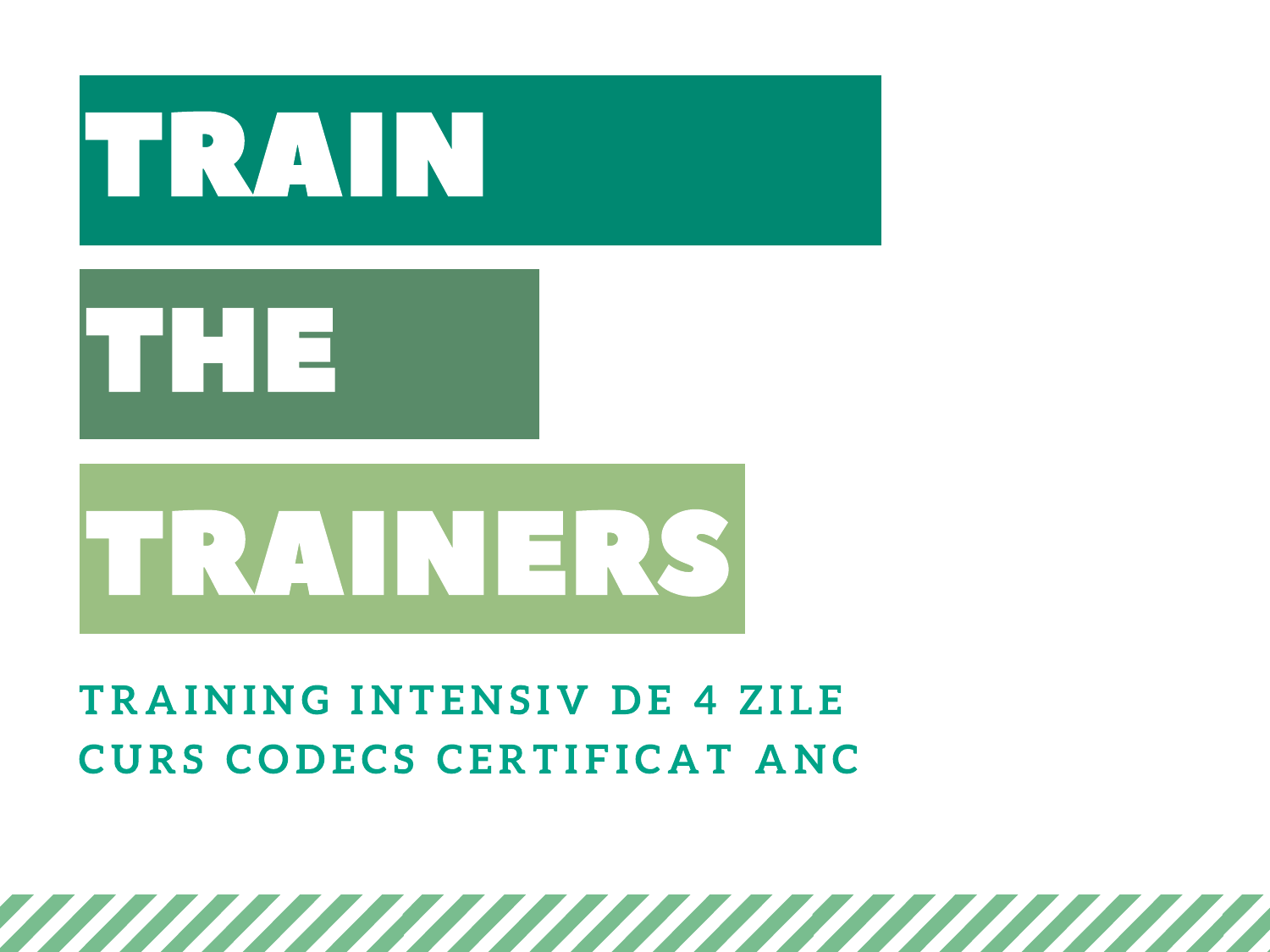# STRUCTURA CURSULUI

# train the trainers

4 ZILE DE CURS 9:00 AM - 17:00 PM 1 ZI EVALUARE SI CERTIFICARE

Certificatul ANC care permite exercitarea profesiei de FORMATOR (cod COR 242401)

INREGISTRARI LA SALES@CODECS.RO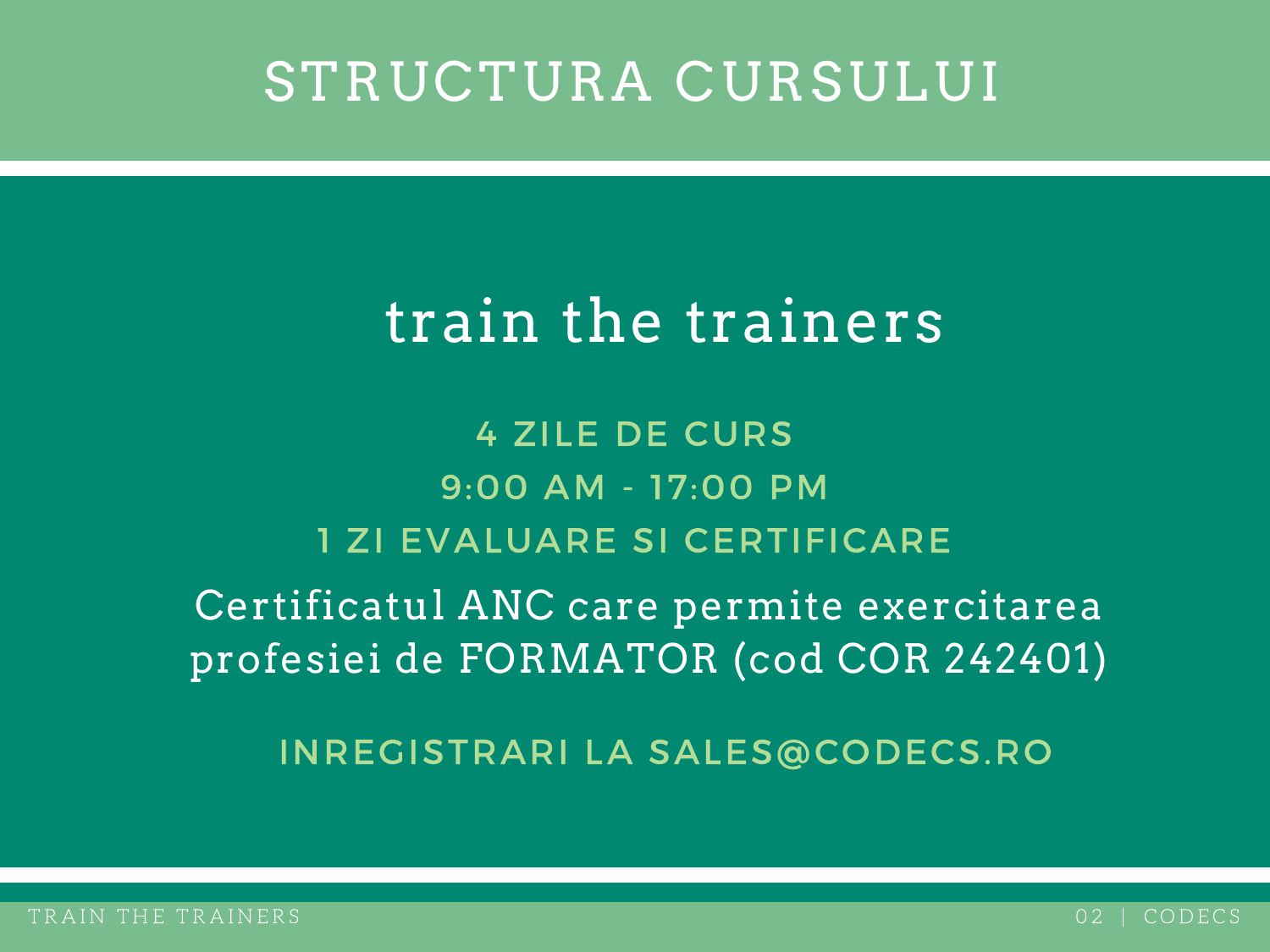# **OBIECTIVE**



PROIECTAREA ELEMENTELE NECESARE FORMARII SI STRUCTURAREA CONTINUTULUI FACILITAREA INTERACTIUNII



EXERSAREA CUNOSTINTELOR SI ABILITATILOR DOBANDITE PRIN CONCEPEREA SI SUSTINEREA UNOR SESIUNI DE TRAINING.

FORMARE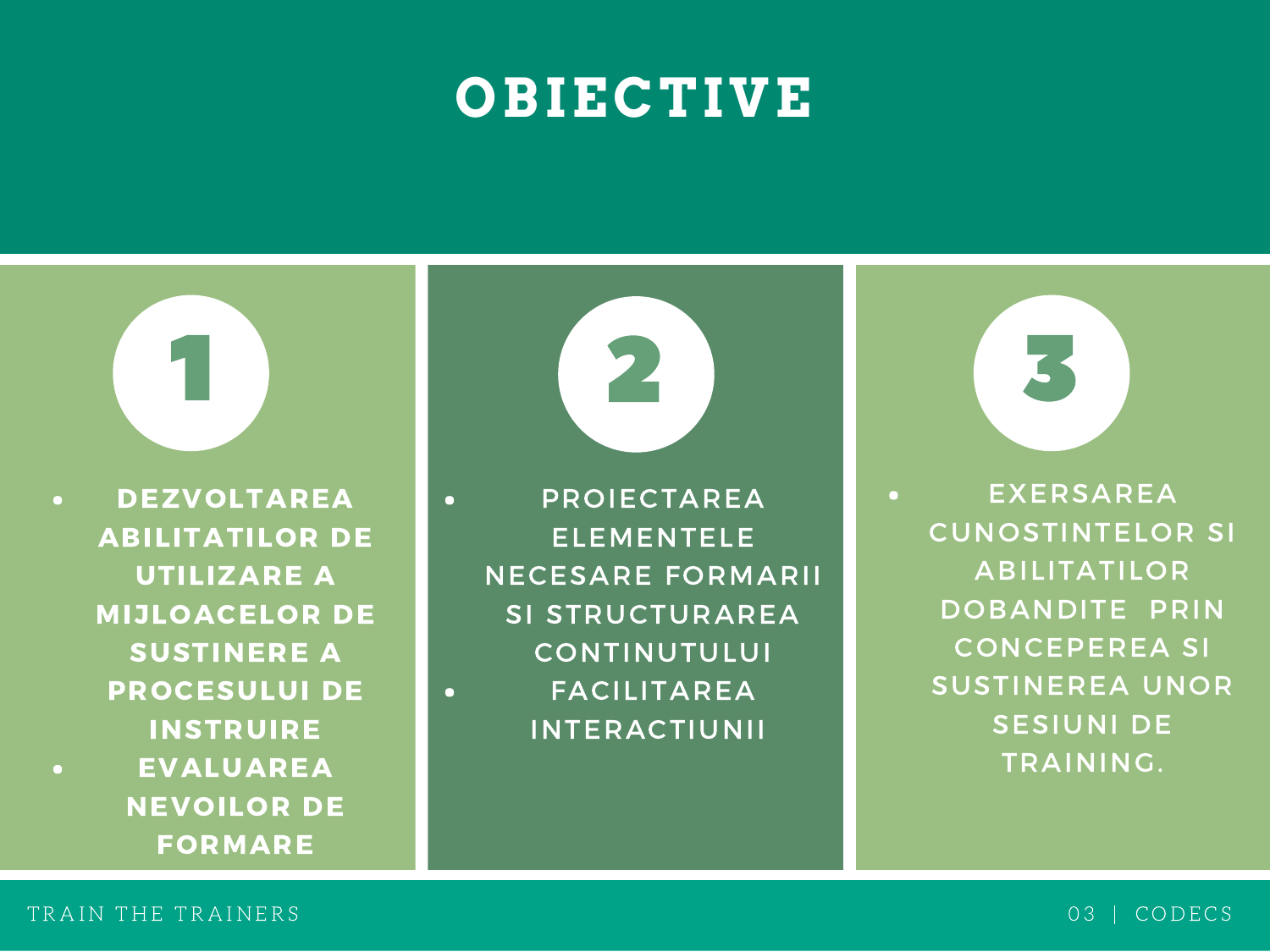

**Expertiză training** Train the trainers Management performant | Leadership Managementul schimbării Managementul Echipelor **Coaching** 

### **Experiență profesională**

13 ani în susținerea de programe de formare profesională în domenii ca: formare de formatori, management, comunicare, relații publice, leadership, managementul performanței, managementul schimbării, management performant, time management, managementul echipei, training for top management teams. Pe lângă activitățile de trainer. Liliana a desfășurat și activitatea de tutor în cadrul programelor de Master of Business Administration și Certificat Profesional în Management Open University Business School UK **LILIANA HAGICALIL.**

### TRAIN THE TRAINERS TRAINERS TRAINERS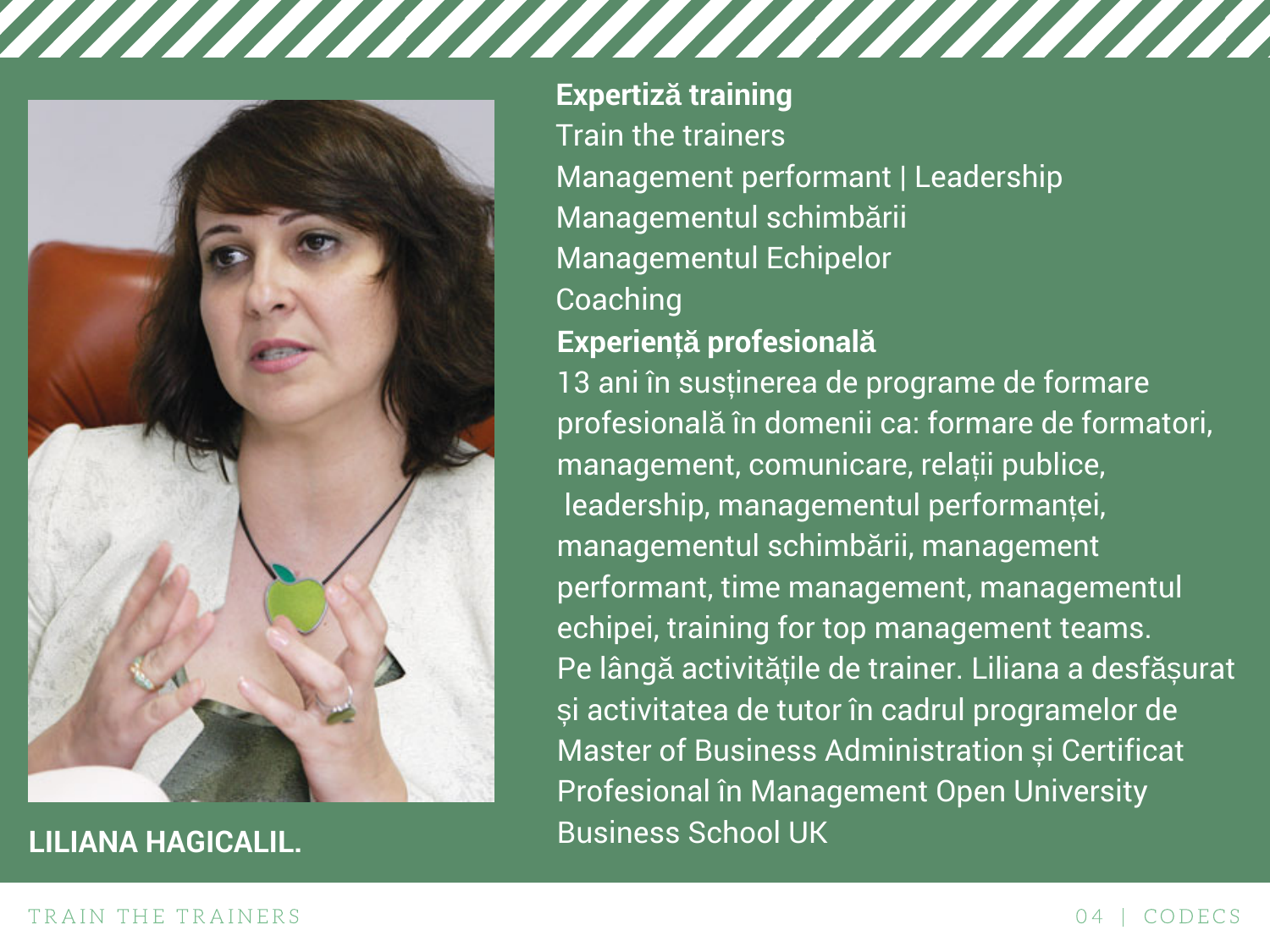"I have come to believe that a great teacher is a great artist and that there are as few as there are any other great artists. Teaching might even be the greatest of the arts since the medium is the human mind and spirit."

,,,,,,,,,,,,,,,,,,,,,,,,,,,,,,,,,,,

JOHN STEINBECK